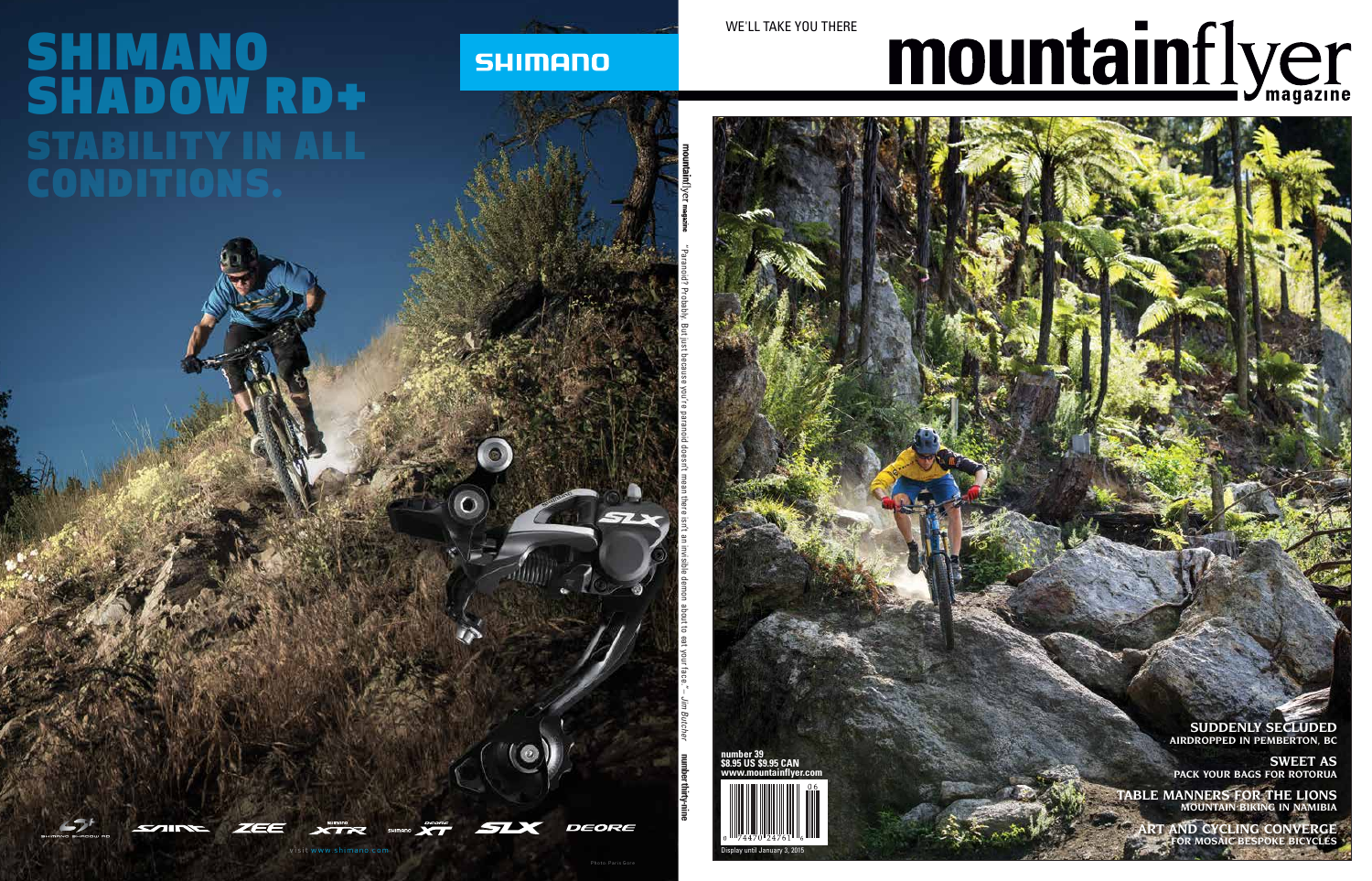## TEENS TAKE CHARGE

## OF NICA **ADVOCACY** EFFORTS

## by Trina Ortega

The National Interscholastic Cycling Association (NICA) currently involves about 4,500 students per year in mountain biking, many as first-time mountain bikers. The oldest league, NorCal, grew 20 percent last year alone, and these figures don't include the 1,800 licensed coaches who also spend time on the trail with the kids. In simplest terms, NICA is bringing more people onto the trails, and with the organization's goal of having student teams coast to coast by 2020, the numbers are only going to get bigger.

To ensure the presence of so many new young riders doesn't create resentment from other trail users, NICA and IMBA are working to incorporate a stewardship and ambassador program into the fast-growing high school race association.

"It's a lot of people. In some places, where it is already a hotbed of trail conflict, if schools are out practicing one day, there could be up to 150 kids on the local trails," said Austin McInerny, NICA executive director. "Sometimes that can create a lot of negative heat from people who don't want to deal with that many people. To help this situation, we need to teach responsible trail riding and stewardship, and ensure that our studentathletes respect other trail users and give back by volunteering for trail work."

Founded in 2009, NICA develops high school mountain biking programs for student athletes across the United States and also provides comprehensive training for coaches and volunteers and technical assistance and support for team formation, races and camps. NICA already has strong tenets built into its mountain bike racing philosophy: to promote the development of "strong body, strong mind and strong character" in students via crosscountry mountain bike racing. McInerny says it's equally important for students to gain a trail stewardship ethic.

"It's critical that we do this, in my opinion," he said. "With the number of young mountain bikers entering the sport through NICA's growing interscholastic cycling programs—approximately 4,500 students participating this fall in 15 leagues across 14 states—it is important for the bike industry to help ensure trail access and improved relations amongst all trail users."

To get the wheels spinning, NICA and

IMBA recently launched the Teen Trails Corps program aimed at increasing and expanding youth trail advocacy efforts and has asked students to define the program. This program picks up on a concept begun by the Marin County-based Drake High School team and later called the "Spirit of Howdy." The idea was just that: when riding a trail, you must slow down enough that you can say hello to other trail users and they can say hello back.

Courtesy NICA

NICA and IMBA want to encourage all trail users to demonstrate respect, empathy and compassion toward fellow trail users and the environment by working to improve trails and respecting other trail users. According to McInerny, the goals are to:

- teach NICA student-athletes to "do the right thing" on the trail at a young age, which will help improve the perception of mountain bikers for generations.
- encourage NICA high school mountain bikers to take the lead in showing respect, empathy and compassion on the trail. Friendly interactions between bikers and nonbikers will create positive goodwill that helps open and maintain access to trails.
- serve as a rallying cry for all trail users, not just young cyclists, who want to engender a sense of community on the trails and ensure continued access to our trails.